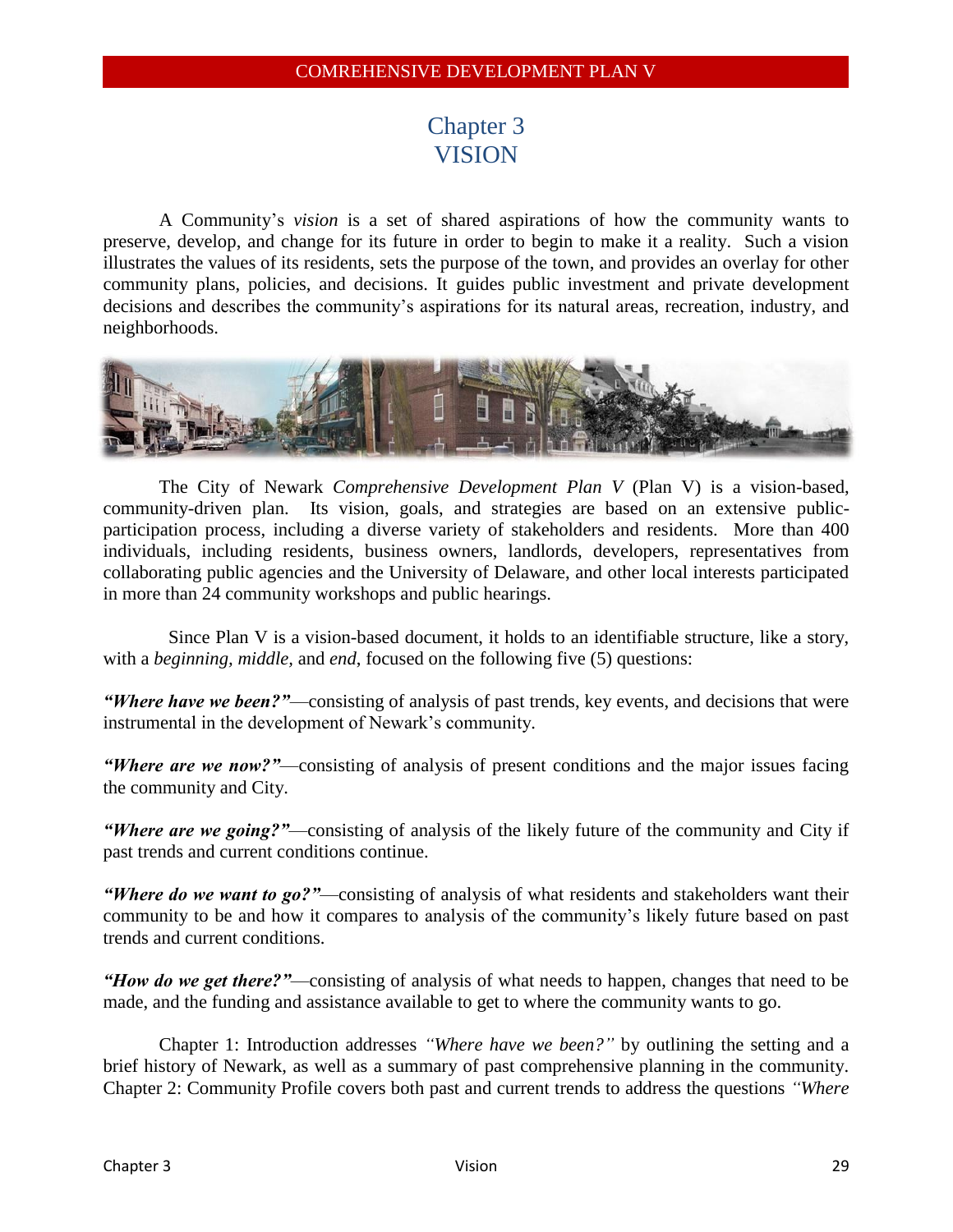*are we now?"* and *"Where are we going?"* Chapter 3: Vision offers a proposal for *"Where do we want to go?"*

The remaining chapters, from Chapter 4 to Chapter 12, essentially cover *"How do we get there?*" Each chapter starts with the City's vision and how each element (Housing, Transportation, Economic Development, etc.) advances the vision.

The visioning process began with a SWOT analysis, a structured planning approach used to evaluate the Strengths, Weaknesses, Opportunities, and Threats in the community, defined as:

*Strengths***:** Characteristics of Newark that give the City an advantage over others communities.

*Weaknesses***:** Characteristics of Newark that are a disadvantage relative to other communities.

*Opportunities***:** Elements of what the community/City could exploit to its advantage.

*Threats:* Elements in the environment that could cause trouble for the community in the future.

A SWOT analysis is a simple, yet broad, way of assessing the positive and negative internal and external forces affecting the community in order to better prepare and act effectively. The four-cornered SWOT analysis prompts a community to consider, in a balanced way:



**SWOT ANALYSIS** 

Harmful

Helpful

Source: Xhienne; Wikimedia Commons; September 30, 2007

- Building on the community's strengths.
- Minimizing the community's weaknesses.
- Seizing upon possible opportunities.
- Responding and/ or neutralizing possible threats.

A SWOT analysis is also helpful if one uses it to support the vision, mission, and objectives one has already defined. The SWOT will at least provide perspective and, at best, will reveal connections and areas for action. The information and analysis collected from this analysis and other workshop activities engaging the public resulted in the following vision for Newark.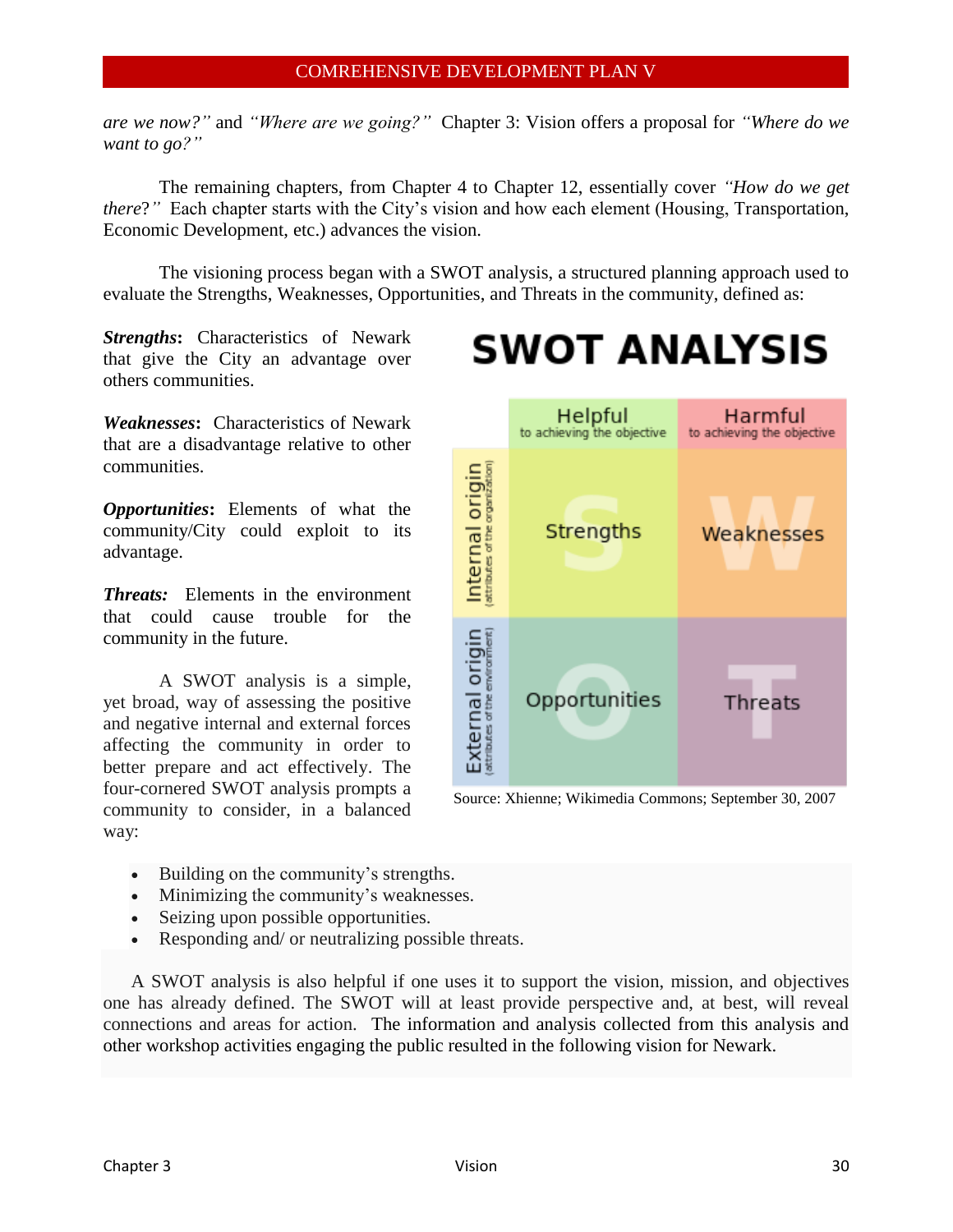# *Newark's Vision*

Newark's future growth and development will seek to advance the following vision elements:

- **Healthy & Active Community**: A community that provides safe infrastructure and amenities to allow opportunities for a healthy and active lifestyle, to include aspirations such as:
	- o Bicycle and pedestrian accessibility to encourage exercise.
	- o "Complete streets" to support all transportation options, including walking or bicycling.
	- o Ample parks and open space to provide opportunities for active and passive recreation.



- o Compact and mixed-use development for a pedestrian-friendly environment.
- o Access to healthy foods.
- **Sustainable Community**: A community that will be sustainable, both economically and environmentally, for generations to come, to include aspirations such as:
	- o Promoting transit and other alternative transportation modes for reduced dependence on fossil fuels.
	- o Stream valley/watershed protection.
	- o Energy conservation and recycling.
	- o Air and water quality.
	- o Diverse economic base.
	- o Preserving historical resources.
- **Inclusive Community**:A community that embraces cultural diversity and lifestyles for all age groups, to include aspirations such as:
	- o Access to transit and other alternative transportation modes for increased choice.
	- o Range of housing choices and affordability levels.
	- o Fair housing.
	- o Access to a variety of dining, shopping, entertainment, arts, and employment options.
	- o Access to good schools.
	- o Parks and open space that offer a range of passive and active recreational activities.
	- o Support services such as day care, health care, and retro-fitting houses.

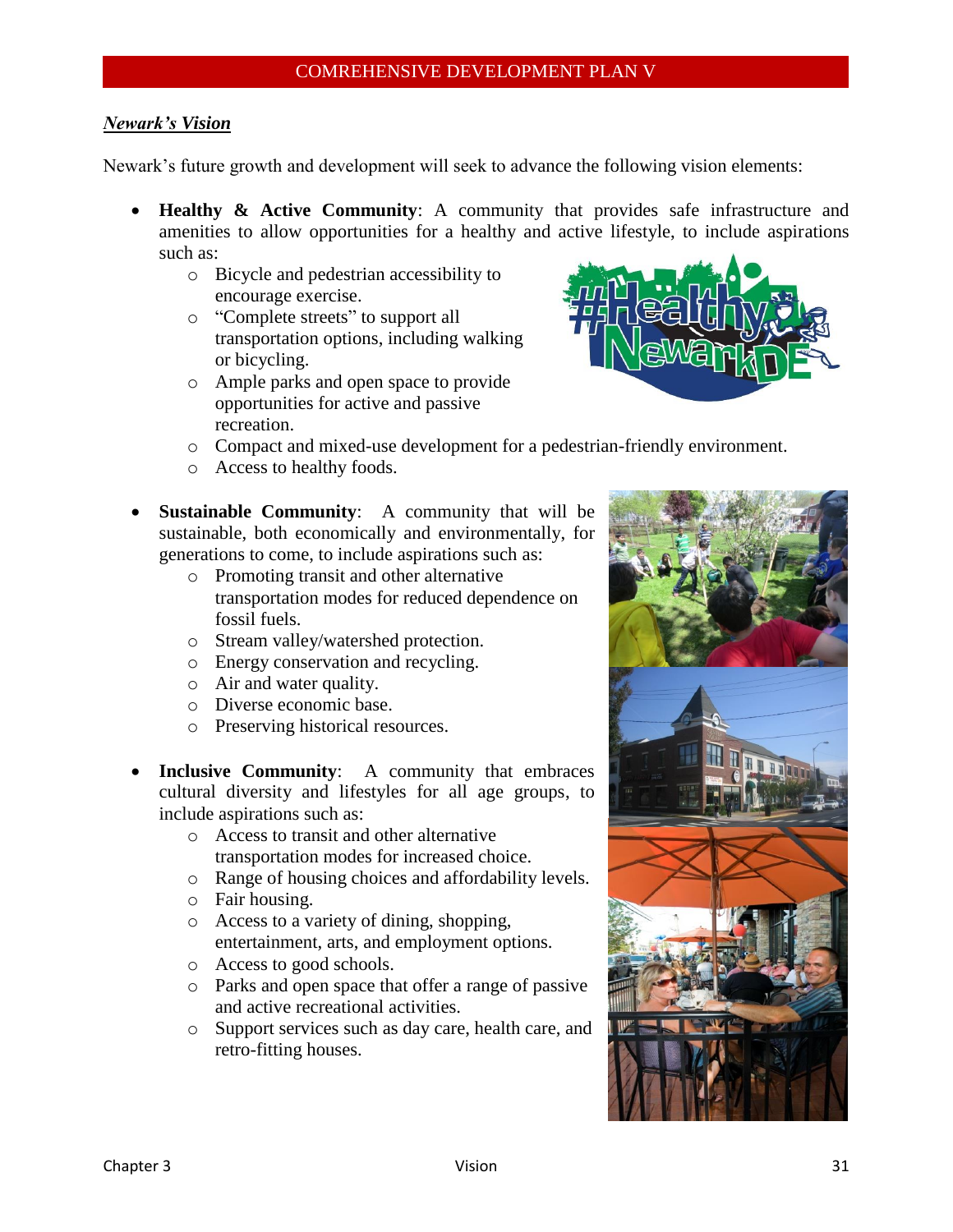Newark's community vision carries through each element of the Newark Comprehensive Development Plan. Each chapter, or element, of Plan V seeks to address each aspiration.

# *Chapter Four: Public Utilities and Infrastructure*

Maintain and invest in infrastructure to provide high-quality services to existing residents and businesses, as well as to efficiently provide for future growth.

# **Strategic Issues:**

- $\triangleright$  Proactively maintain and manage stormwater-management infrastructure and develop a sustainable funding source to address aging infrastructure and flooding issues.
- $\triangleright$  Meet or exceed the state and federal requirements of National Pollutant Discharge Elimination System (NPDES) permit and Stormwater Management Plan.

# *Chapter Five: Housing & Community Development*

Provide diverse housing choices that contribute to attractive and unique places to live, work, play, and attend school.

# **Strategic Issues:**

- $\triangleright$  Complete a comprehensive analysis of housing needs to evaluate supply of rental housing and other housing types needed.
- $\triangleright$  Review and evaluate existing code regulations to protect the rights of tenants and landlords while maintaining and promoting safe and attractive housing stock and balancing qualityof-life issues.
- $\triangleright$  Explore incentives and policies to create pathways to homeownership.
- $\triangleright$  Evaluate and remove impediments to fair housing.

# *Chapter Six: Transportation*

Improve the transportation network to encourage a healthy lifestyle, promote environmental and economic sustainability, and provide feasible transportation choices for all citizens.

# **Strategic Issues:**

- $\triangleright$  Advance a multimodal transportation network that accommodates the needs of uses of all ages and abilities, including motorists, pedestrians, transit, bicyclists, and commercial and emergency vehicles.
- $\triangleright$  Manage and increase the supply of parking available in Downtown Newark both for automobiles and bicycles.
- Establish a Transportation Improvement District (TID) along Newark's Downtown core.

# *Chapter Seven: Environmental Quality & Natural Resources*

Preserve and protect Newark's natural resources and wildlife to ensure that future generations have access to high-quality land, water, and air.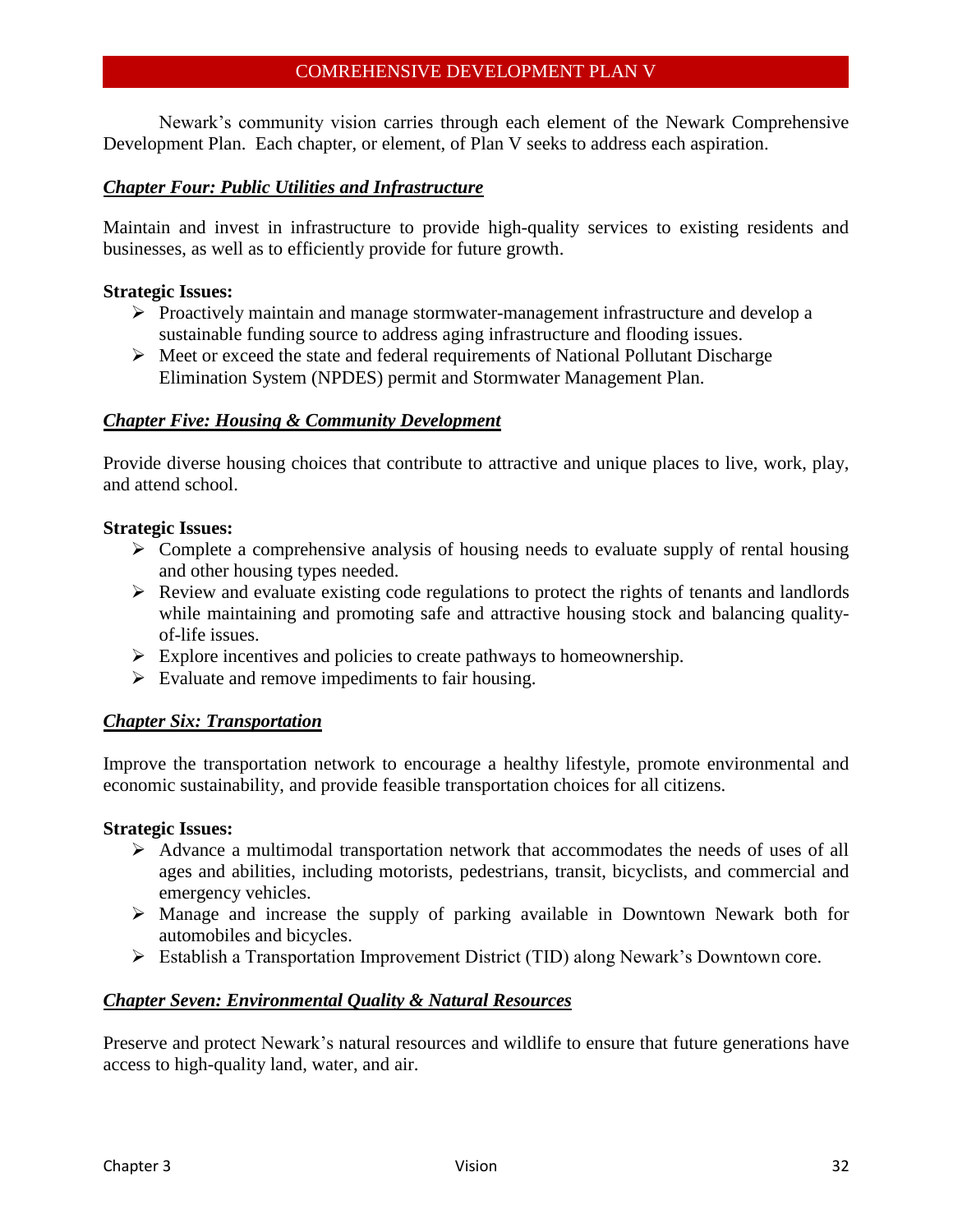#### **Strategic Issues:**

- $\triangleright$  Protect the natural environment's water and air quality and preserve habitats and stream valleys.
- Promote clean and sustainable energy through advancement of *green energy*, environmentfriendly design, conservation, recycling, and reuse.

# *Chapter Eight: Parks, Recreation, & Open Space*

Ensure abundant safe, attractive, and well-maintained city parks, trails, and indoor recreation facilities for active and passive recreation opportunities and protect natural areas, all of which enhance the community's quality of life and sense of place.

#### **Strategic Issues:**

- $\triangleright$  Promote and enhance City parks and recreational programs for users of various ages, diverse interests, and varying abilities.
- $\triangleright$  Promote "recreational tourism" in Newark.
- $\triangleright$  Improve connectivity and accessibility of Newark parks and open space to regional parks.

#### *Chapter Nine: Economic Development*

Promote a sustainable economic future for the City by encouraging a diversified local economy, creating a quality place for people to live and work, and attracting a highly qualified workforce.

#### **Strategic Issues:**

- $\triangleright$  Develop and maintain Newark as a diversified business and employer destination.
- $\triangleright$  Enhance and maintain downtown Newark's physical and economic vitality.
- $\triangleright$  Continue to leverage the assets of being the home of a major research university.

#### *Chapter Ten: Land Development*

Effectively manage neighborhood preservation and high-quality development and redevelopment that meet the City's housing, employment, transportation, and recreational needs.

#### **Strategic Issues:**

- $\triangleright$  Proactively plan for sites expected to develop or redevelop in order to better anticipate environmental, housing, transportation, and growth issues and opportunities.
- $\triangleright$  Manage land resources to provide adequate and sustainable options for housing, employment, recreation, commerce, and entertainment.

#### *Chapter Eleven: Growth and Annexation*

Promote orderly growth that protects the environment and minimizes the financial burden on the city, residents, and businesses.